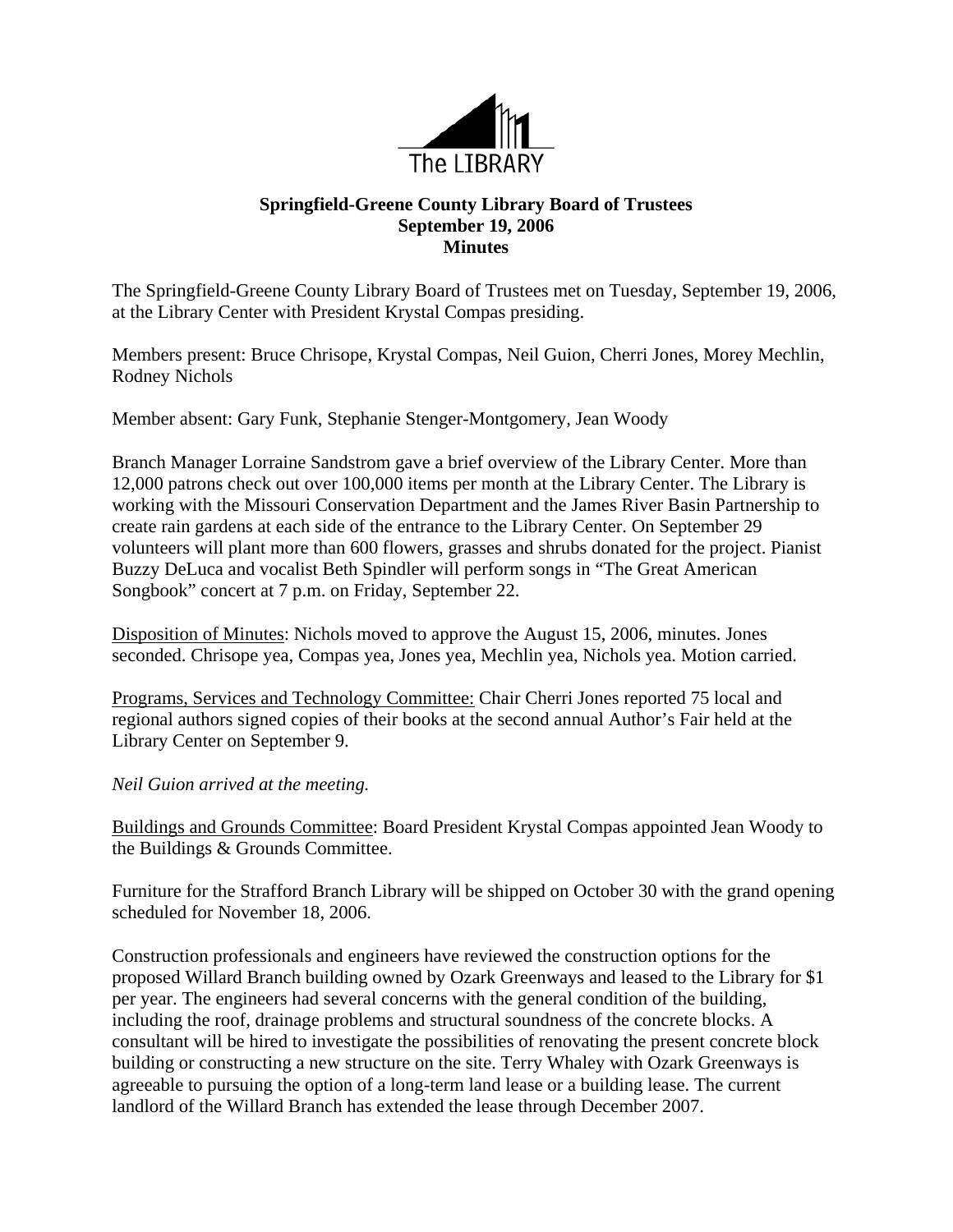Finance and Personnel Committee: Compas appointed Cherri Jones to the Finance and Personnel Committee.

Through August, the Library was 3.3% under budget. Income included annual invoice receipts from consortium members for maintenance and support, a partial distribution of \$85,000 from the Virgil and Mildred Sims Trust earmarked for library service to Willard citizens and rental income from Springfield Public Schools for leasing the north parking lots at the Midtown Carnegie Branch.

Expenses included August and September health insurance premiums from Account 5125 Health Insurance, air conditioner repairs at the Brentwood Branch from Account 5374 Plant Equipment Repairs and a new freezer for Café 641 from Account 6420 Furniture, Fixtures and Equipment.

Auditors from Roberts, McKenzie, Mangan and Cummings completed their field work in September and will report at the November Board meeting.

Chrisope moved to accept the financial report as mailed. Mechlin seconded. Chrisope yea, Compas yea, Guion yea, Jones yea, Mechlin yea, Nichols yea. Motion carried.

Accountant Kathy Hillenburg of Whitlock, Selim and Keehn, who attended the Finance and Personnel Committee meeting and reviewed Café 641's financial reports, recommended that in order for the café to meet expenses each month, the gross profit margin must improve to 40% and food sales increase to \$20,000. Other recommendations included increasing catering sales, reducing payroll costs and lowering staff discounts.

Report of the Director: Former Library Board President Andy Montebello's son died last month in California.

Three recent Library offenders have appeared in court for their crimes. Tyler Golden, the flasher, was sentenced to five years probation and a lifetime restriction from the Library. Jody Jones who, with his girlfriend, stole more than 800 items from the Library collections and sold them to pawn shops, was to be sentenced but the sentencing was delayed. The purse snatcher confessed and is waiting for his court date.

The grant-funded Summer Reading to Go program was a success and will be included as part of the Library budget next year.

Beginning October 2, a customer satisfaction survey, Counting Opinions, will be available to patrons in both online and print formats. A link from the Library's home page will guide patrons to the survey in English and Spanish.

Next month the Board will view a demonstration of the new Informed Decision web site. The site focuses on local issues affecting the region.

The popular Bestsellers Club brochure was redesigned and distributed to branches. Club members are automatically placed on hold for books from pre-selected popular authors.